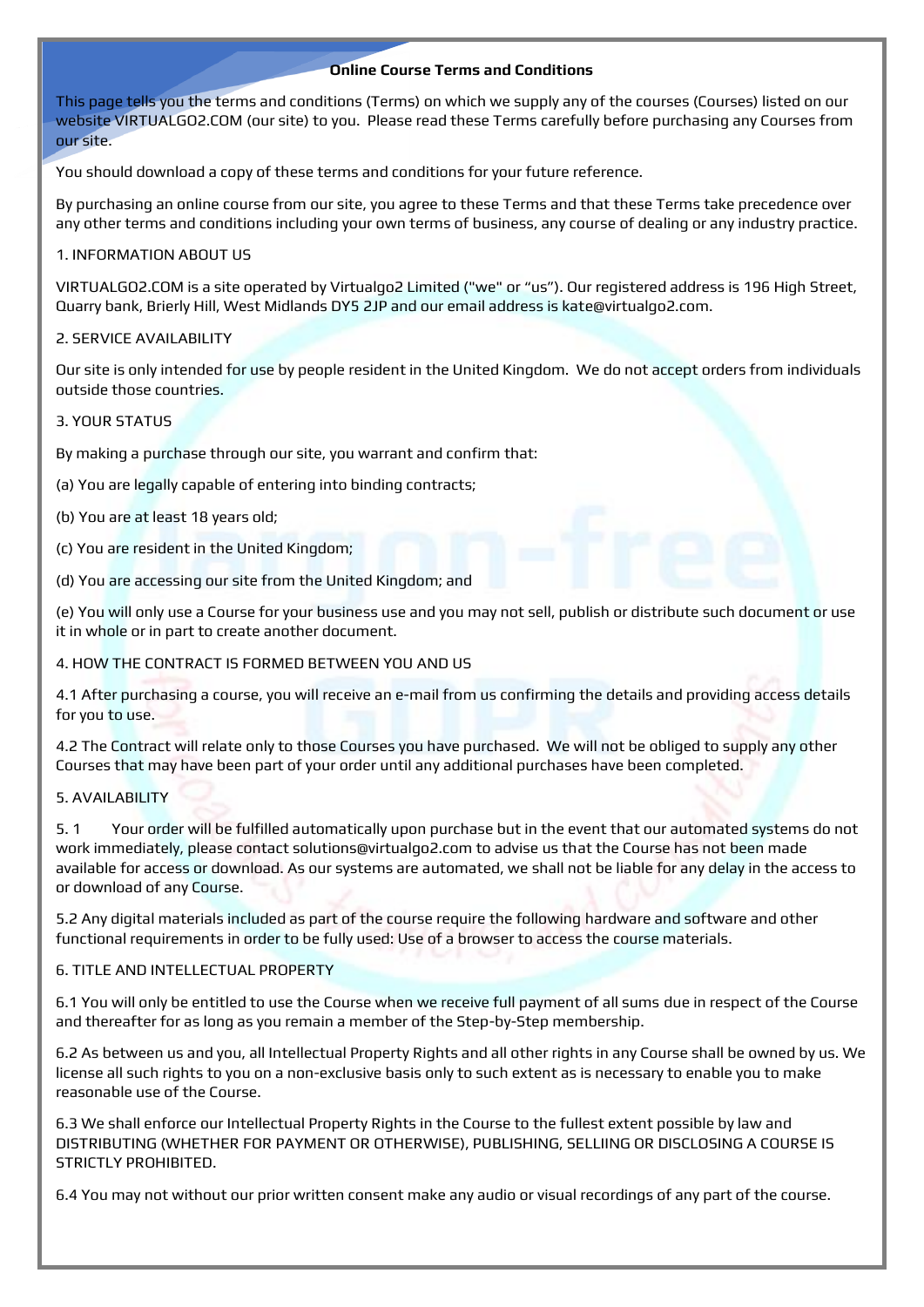6.5 The materials we deliver as part of the course do not in any way constitute advice or recommendations. We are providing training and guidance only. We are not able to advise you on your individual circumstances and shall not be liable for any reliance placed by you on the materials within the course.

6.6 We will endeavour to ensure that all information that we provide within the course is accurate and up-to-date but we shall not be liable for any claims arising from such information being inaccurate or not up-to-date or otherwise.

## 7. PRICE AND PAYMENT

7.1 The price of any Course will be as quoted on our site from time to time, except in cases of obvious error.

7.2 These prices include VAT except where expressly stated otherwise.

7.3 Where your order includes ongoing access to the course materials (for the period stated on the order form), your access shall expire (and the Contract shall terminate) on the date falling on the expiry of such stated period. If you wish to continue to have access to the course materials, you must renew your membership in the manner advised on our site.

7.4 Prices are liable to change at any time, but changes will not affect ongoing membership payments.

7.5 Payment for all Courses must be by such method of payment as is specified on our payment gateway. If you choose to pay by PayPal, you must have a valid PayPal account in order to purchase a Course.

### 8. REFUNDS

8.1 As you are able to download, make use of and copy the Course immediately, we will only offer refunds in limited circumstances at our discretion.

8.2 We will usually refund any money received from you using the same method originally used by you to pay for your purchase.

### 9. OUR LIABILITY

9.1 Our Courses are provided on an "as is" basis without any representations or endorsements made and without any warranty of any kind whether express or implied, other than where you are purchasing our Courses as a consumer in which case the implied warranties of fitness for purpose, merchantability and accuracy shall apply.

9.2 Nothing in these terms attempt to exclude or limit any liability for death or personal injury caused by our negligence (or any other matter for which we are not able to limit or exclude our liability due to applicable law).

9.3 If, for any reason, we are liable for any damages, our total liability shall be limited to the amount of the Course purchased.

9.4 By purchasing a Course, you agree that in no circumstance shall we be liable for any indirect, incidental, special or consequential damages, including, but not limited to:

- (a) loss of income or revenue
- (b) loss of business
- (c) loss of profits or contracts
- (d) loss of anticipated savings
- (e) loss of data, or
- (f) waste of management or office time

however arising and whether caused by tort (including negligence), breach of contract or otherwise, even if foreseeable arising out of or in any way connected with the use of a Course, under any law or on any basis whatsoever whether contractual or otherwise.

### 10. WRITTEN COMMUNICATIONS

You agree that our communication with you will be mainly electronic and via email. We may however also provide you with information by posting notices on our site. You agree that all contracts, notices, information and other communications that we provide to you electronically comply with any legal requirement that such communications be in writing. This condition does not affect your statutory rights.